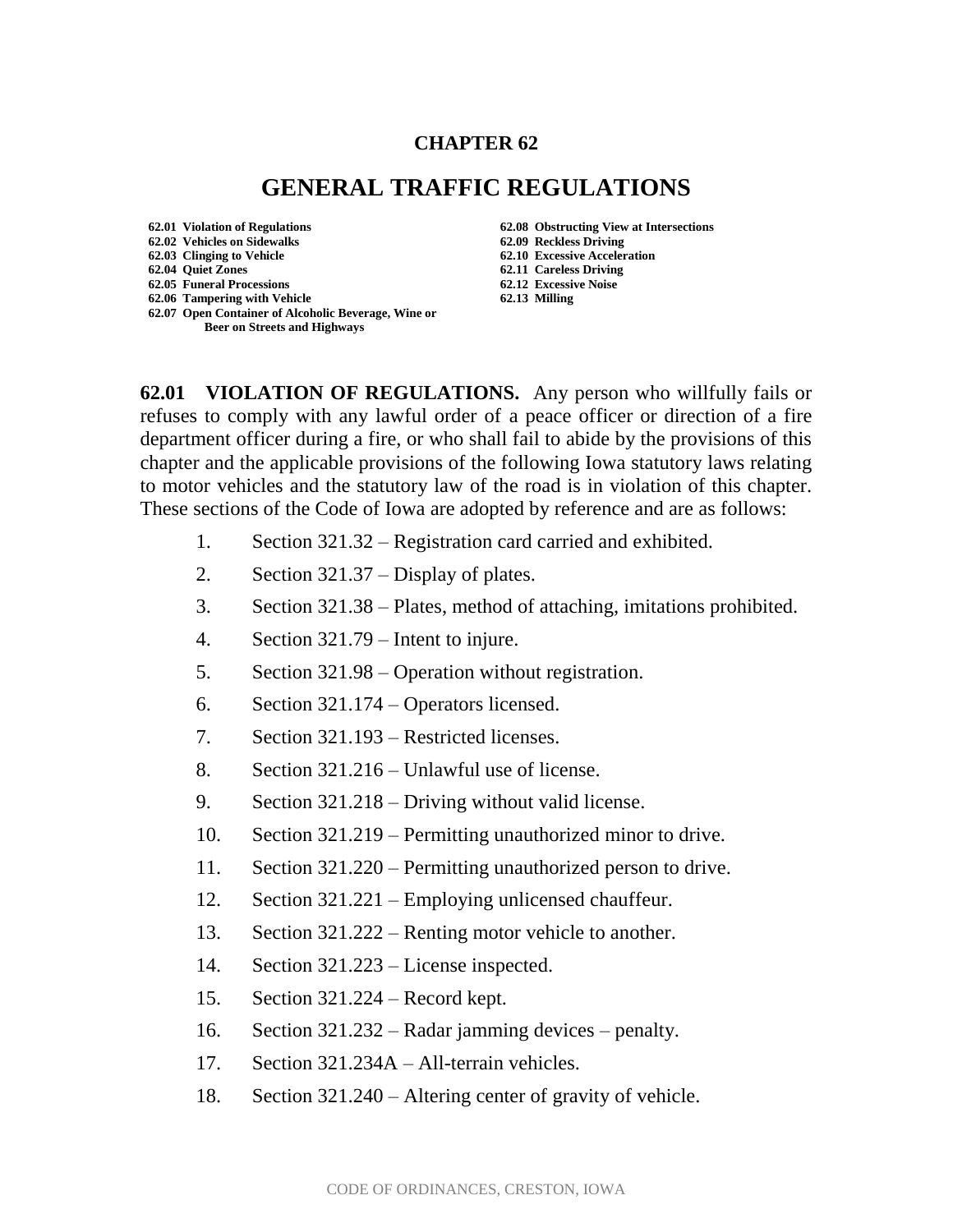- 19. Section 321.247 Golf cart operation on City streets.
- 20. Section 321.259 Unauthorized signs, signals or markings.
- 21. Section 321.262 Damage to vehicle.
- 22. Section 321.263 Information and aid.
- 23. Section 321.264 Striking unattended vehicle.
- 24. Section 321.265 Striking fixtures upon a highway.
- 25. Section 321.275 Operation of motorcycles and motorized bicycles.
- 26. Section 321.278 Drag racing prohibited.
- 27. Section 321.288 Control of vehicle reduced speed.
- 28. Section 321.295 Limitation on bridge or elevated structures.
- 29. Section 321.297 Driving on right-hand side of roadways exceptions.
- 30. Section 321.298 Meeting and turning to right.
- 31. Section 321.299 Overtaking a vehicle.
- 32. Section 321.302 Overtaking on the right.
- 33. Section 321.303 Limitations on overtaking on the left.
- 34. Section 321.304 Prohibited passing.
- 35. Section 321.307 Following too closely.
- 36. Section 321.308 Motor trucks and towed vehicles distance requirements.
- 37. Section 321.309 Towing convoys drawbars.
- 38. Section 321.310 Towing four-wheel trailers.
- 39. Section 321.312 Turning on curve or crest of grade.
- 40. Section 321.313 Starting parked vehicle.
- 41. Section 321.314 When signal required.
- 42. Section 321.315 Signal continuous.
- 43. Section 321.316 Stopping.
- 44. Section 321.317 Signals by hand and arm or signal device.
- 45. Section 321.319 Entering intersections from different highways.
- 46. Section 321.320 Left turns yielding.
- 47. Section 321.323 Moving vehicle backward on highway.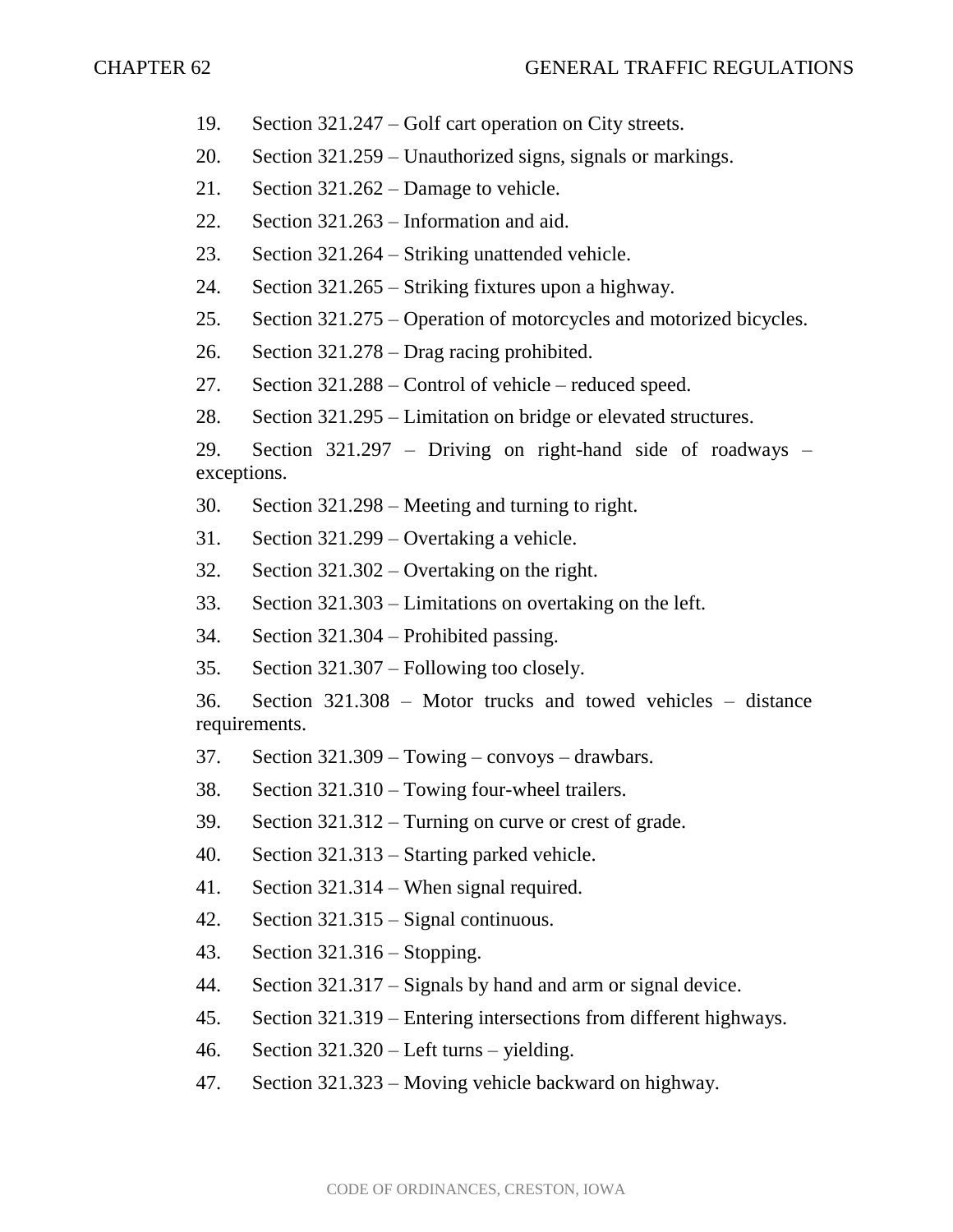48. Section 321.324 – Operation on approach of emergency vehicles.

49. Section 321.329 – Duty of driver – pedestrians crossing or working on highways.

50. Section 321.330 – Use of crosswalks.

51. Section 321.332 – White canes restricted to blind persons.

52. Section 321.333 – Duty of drivers.

53. Section 321.340 – Driving through safety zone.

54. Section 321.341 – Obedience to signal of train.

55. Section 321.342 – Stop at certain railroad crossings – posting warning.

56. Section 321.343 – Certain vehicles must stop.

57. Section 321.344 – Heavy equipment at crossing.

58. Section 321.354 – Stopping on traveled way.

59. Section 321.359 – Moving other vehicle.

60. Section 321.362 – Unattended motor vehicle.

61. Section 321.363 – Obstruction to driver's view.

62. Section 321.364 – Preventing contamination of food by hazardous material.

63. Section 321.365 – Coasting prohibited.

64. Section 321.367 – Following fire apparatus.

65. Section 321.368 – Crossing fire hose.

66. Section 321.371 – Clearing up wrecks.

67. Section 321.372 – School buses.

68. Section 321.381 – Movement of unsafe or improperly equipped vehicles.

69. Section 321.382 – Upgrade pulls – minimum speed.

70. Section 321.383 – Exceptions – slow vehicles identified.

71. Section 321.384 – When lighted lamps required.

72. Section 321.385 – Head lamps on motor vehicles.

73. Section 321.386 – Head lamps on motorcycles and motorized bicycles.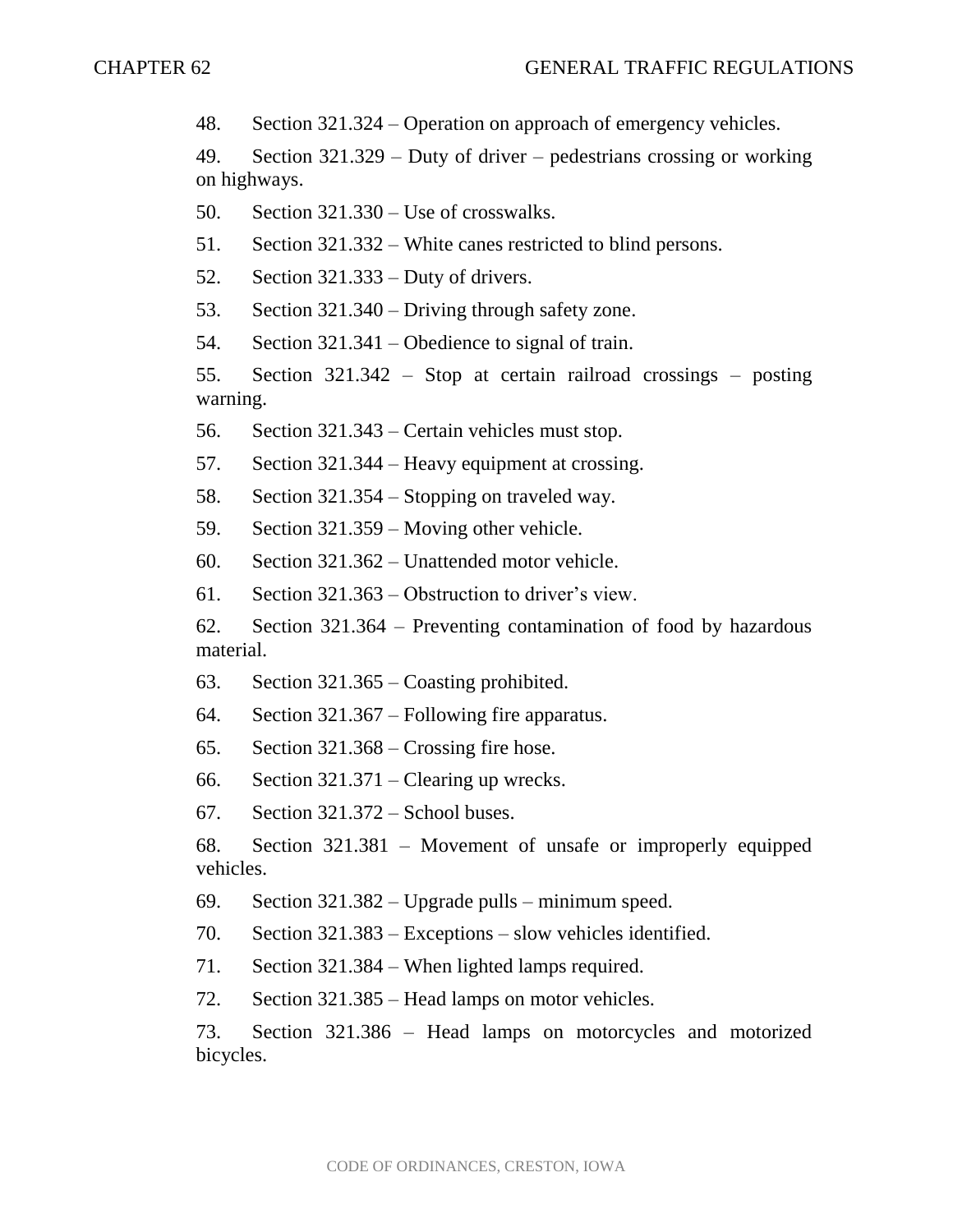- 74. Section 321.387 Rear lamps.
- 75. Section 321.388 Illuminating plates.
- 76. Section 321.389 Reflector requirement.
- 77. Section 321.390 Reflector requirements.
- 78. Section 321.392 Clearance and identification lights.
- 79. Section 321.393 Color and mounting.
- 80. Section 321.394 Lamp or flag on projecting load.
- 81. Section 321.395 Lamps on parked vehicles.
- 82. Section 321.398 Lamps on parked vehicles.
- 83. Section 321.402 Spot lamps.
- 84. Section 321.403 Auxiliary driving lamps.
- 85. Section 321.404 Signal lamps and signal devices.
- 86. Section 321.405 Self-illumination.
- 87. Section 321.406 Cowl lamps.
- 88. Section 321.408 Back-up lamps.
- 89. Section 321.409 Mandatory lighting equipment.
- 90. Section 321.415 Required usage of lighting devices.
- 91. Section 321.417 Single-beam road-lighting equipment.
- 92. Section 321.418 Alternate road-lighting equipment.
- 93. Section 321.419 Number of driving lamps required or permitted.
- 94. Section 321.420 Number of lamps lighted.
- 95. Section 321.421 Special restrictions on lamps.
- 96. Section 321.422 Red light in front.
- 97. Section 321.423 Flashing lights.
- 98. Section 321.424 Sale of lights approval.
- 99. Section 321.430 Brake, hitch and control requirements.
- 100. Section 321.431 Performance ability.
- 101. Section 321.432 Horns and warning devices.
- 102. Section 321.433 Sirens and bells prohibited.
- 103. Section 321.434 Bicycle sirens or whistles.
- 104. Section 321.436 Mufflers, prevention of noise.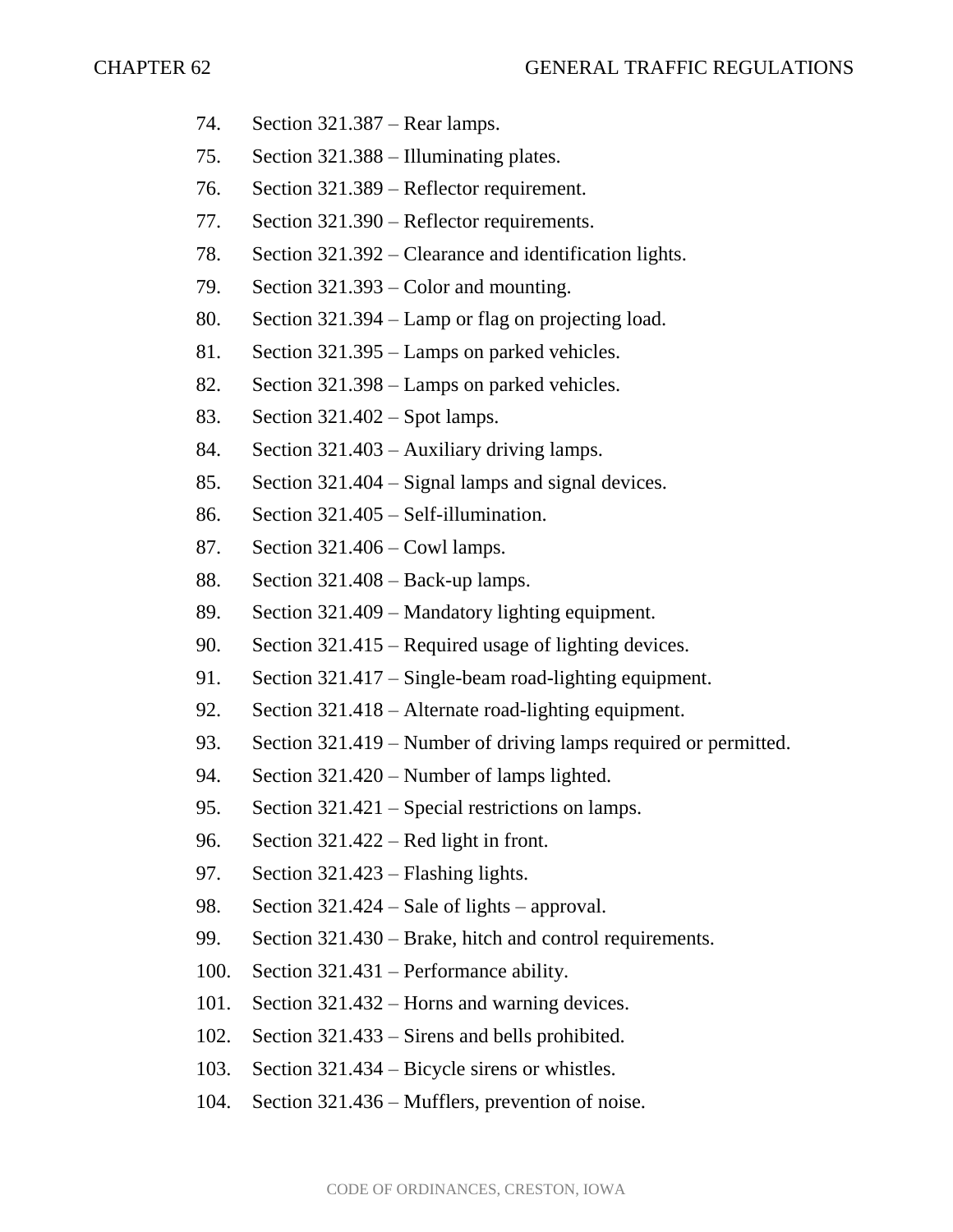- 105. Section 321.437 Mirrors.
- 106. Section 321.438 Windshields and windows.
- 107. Section 321.439 Windshield wipers.
- 108. Section 321.440 Restrictions as to tire equipment.
- 109. Section 321.441 Metal tires prohibited.
- 110. Section 321.442 Projections on wheels.
- 111. Section 321.444 Safety glass.
- 112. Section 321.445 Safety belts and safety harnesses use required.
- 113. Section 321.446 Child restraint devices.
- 114. Section 321.449 Motor carrier safety regulations.
- 115. Section 321.450 Hazardous materials transportation regulations.
- 116. Section 321.454 Width of vehicles.
- 117. Section 321.455 Projecting loads on passenger vehicles.
- 118. Section 321.456 Height of vehicles permits.
- 119. Section 321.457 Maximum length.
- 120. Section 321.458 Loading beyond front.
- 121. Section 321.460 Spilling loads on highways.
- 122. Section 321.461 Trailers and towed vehicles.
- 123. Section 321.462 Drawbars and safety chains.
- 124. Section 321.463 Maximum gross weight.
- 125. Section 321.465 Weighing vehicles and removal of excess.
- 126. Section 321.466 Increased loading capacity reregistration.
- 127. Section 321.17 Operating non-registered vehicle.
- 128. Section 321.91 Abandonment of a motor vehicle.
- 129. Section 321.99 Improper use of registration.

130. Section 321.104 – Operation with cancelled title or suspended/revoked registration.

- 131. Section 321.174A Operation of motor vehicle with expired license.
- 132. Section 321.180 Violation of instruction permit limitation.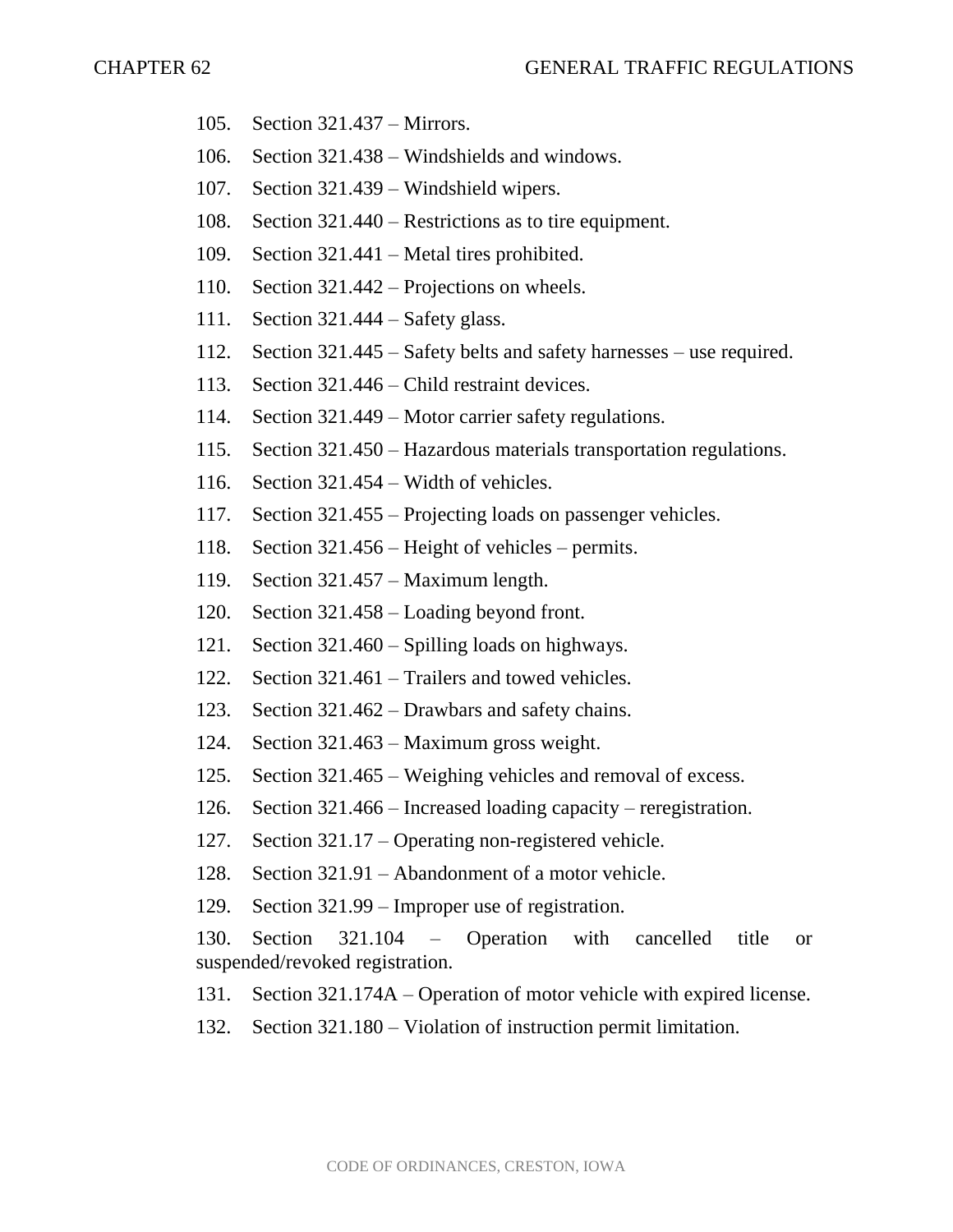133. Section 321.180B – Use of electronic communication device while driving.

- 134. Section 321.193 Violation of conditions of a restricted license.
- 135. Section 321.194 violation of conditions of a minor's school license.
- 136. Section 321.216B Misuse of license or ID card to acquire alcohol.
- 137. Section 321.216C Misuse of license or ID card to acquire tobacco.
- 138. Section 321.256 Fail to obey traffic control device.
- 139. Section 321.277 Careless driving.
- 140. Section 321.284 Open container passengers.
- 141. Section 321.288 Failure to maintain control.
- 142. Section 321.304 Passing contrary to highway signs or markings.
- 143. Section 321.307 Following too closely.
- 144. Section 321.311 Turning from improper lane.
- 145. Section 321.321 Fail to yield upon entering a through highway.
- 146. Section 321.322 Fail to obey stop or yield sign.
- 147. Section 321.331 Soliciting ride from within roadway.
- 148. Section 321.369 Depositing or throwing litter.

## *(Ord. 14-148 – Nov. 13 Supp.)*

**62.02 VEHICLES ON SIDEWALKS.** The driver of a vehicle shall not drive upon or within any sidewalk area except at a driveway.

**62.03 CLINGING TO VEHICLE.** No person shall drive a motor vehicle on the streets of the City unless all passengers of said vehicle are inside the vehicle in the place intended for their accommodation. No person shall ride on the running board of a motor vehicle or in any other place not customarily used for carrying passengers. No person riding upon any bicycle, coaster, roller skates, in-line skates, sled or toy vehicle shall attach the same or himself or herself to any vehicle upon a roadway.

**62.04 QUIET ZONES.** Whenever authorized signs are erected indicating a quiet zone, no person operating a motor vehicle within any such zone shall sound the horn or other warning device of such vehicle except in an emergency.

**62.05 FUNERAL PROCESSIONS.** Upon the immediate approach of a funeral procession, the driver of every other vehicle, except an authorized emergency vehicle, shall yield the right-of-way. An operator of a motor vehicle which is part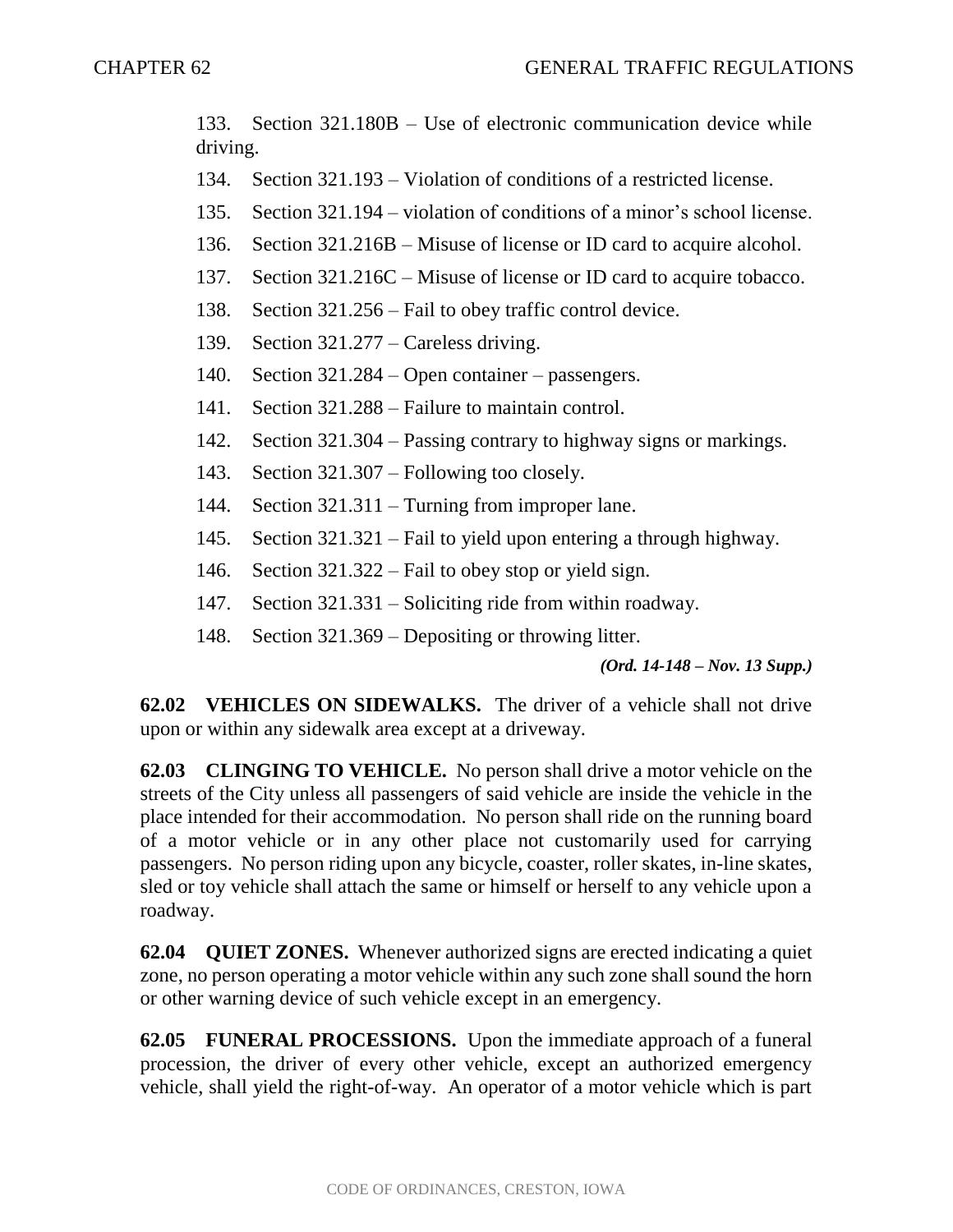of a funeral procession shall not be charged with violating traffic rules and regulations relating to traffic signals and devices while participating in the procession unless the operation is reckless.

*(Code of Iowa, Sec. 321.324A)*

**62.06 TAMPERING WITH VEHICLE.** It is unlawful for any person, either individually or in association with one or more other persons, to willfully injure or tamper with any vehicle or break or remove any part or parts of or from a vehicle without the consent of the owner.

**62.07 OPEN CONTAINER OF ALCOHOLIC BEVERAGE, WINE OR BEER ON STREETS AND HIGHWAYS.** A person driving a motor vehicle shall not knowingly possess in a motor vehicle upon a public street or highway an open or unsealed bottle, can, jar, or other receptacle containing an alcoholic beverage, wine or beer with the intent to consume the alcoholic beverage, wine or beer while the motor vehicle is upon a public street or highway. Evidence that an open or unsealed receptacle containing an alcoholic beverage, wine or beer was found during an authorized search in the glove compartment, utility compartment, console, front passenger seat, or any unlocked portable device and within the immediate reach of the driver while the motor vehicle is upon a public street or highway is evidence from which the court or jury may infer that the driver intended to consume the alcoholic beverage, wine or beer while upon the public street or highway if the inference is supported by corroborative evidence. However, an open or unsealed receptacle containing an alcoholic beverage, wine or beer may be transported at any time in the trunk of the motor vehicle or in some other area of the interior of the motor vehicle not designed or intended to be occupied by the driver and not readily accessible to the driver while the motor vehicle is in motion.

*(Code of Iowa, Sec. 321.284)*

**62.08 OBSTRUCTING VIEW AT INTERSECTIONS.** It is unlawful to allow any tree, hedge, billboard or other object to obstruct the view of an intersection by preventing persons from having a clear view of traffic approaching the intersection from cross streets. Any such obstruction is deemed a nuisance and in addition to the standard penalty may be abated in the manner provided by Chapter 50 of this Code of Ordinances.

**62.09 RECKLESS DRIVING.** No person shall drive any vehicle in such manner as to indicate a willful or a wanton disregard for the safety of persons or property. *(Code of Iowa, Sec. 321.277)*

**62.10 EXCESSIVE ACCELERATION.** It is unlawful for any person in the operation of a motor vehicle, including motorcycles, to so accelerate such vehicle as to cause audible noise by the friction of the tires on the pavement or to cause the